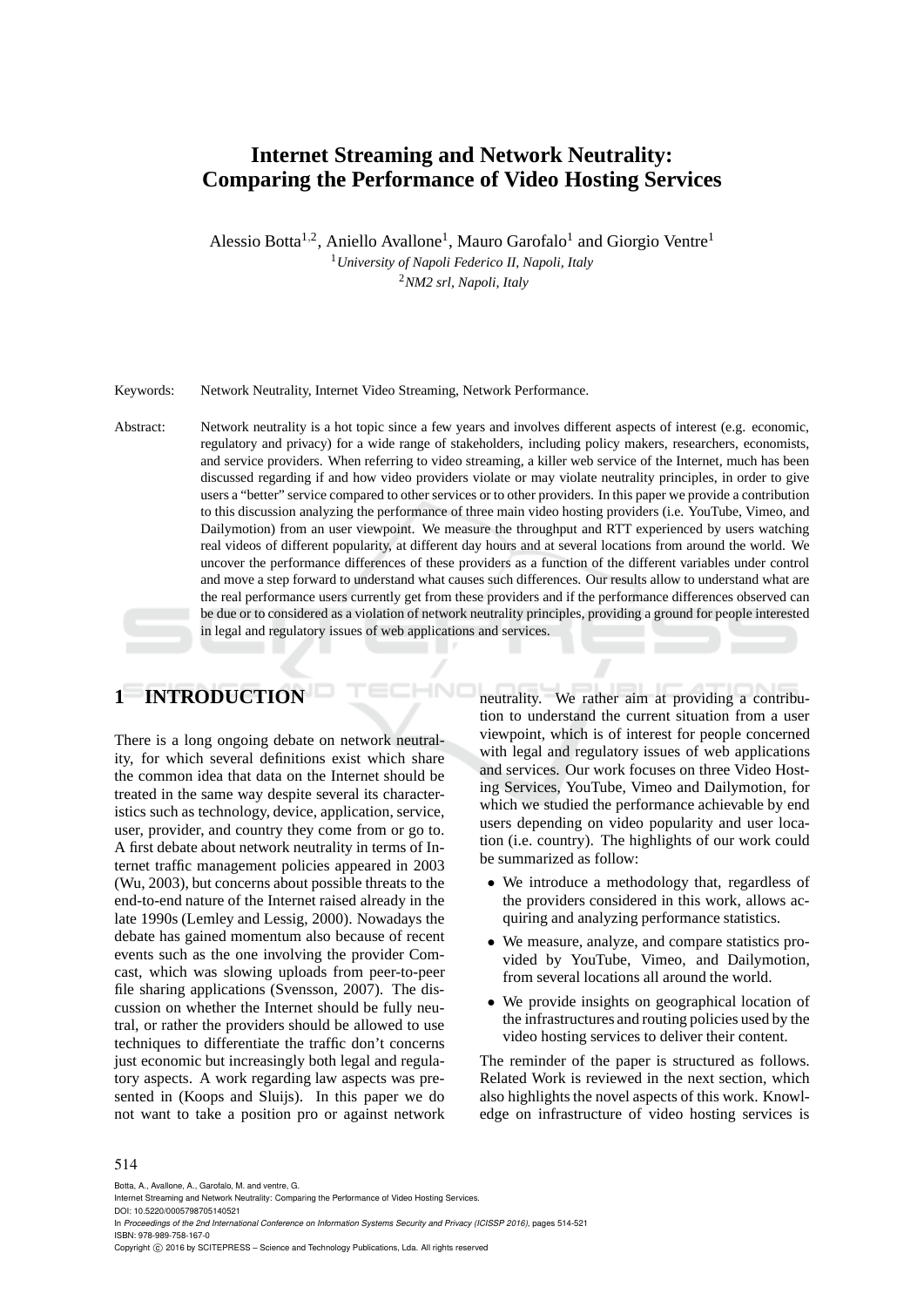given in Section 3. In Section 4, we present our methodology, and how we collected the dataset. Section 5 describes in detail the results and it is followed by a discussing about geographical location in Section 6. We conclude the paper in Section 7.

# **2 RELATED WORK**

Several interesting works on analysis of video hosting services are focused on YouTube only, since it generates a large share of Internet traffic. The first extensive data-driven analysis about video popularity and users behavior of YouTube was presented in 2007, (Cha et al., 2007). Data collection involves a very long time period (tens of years) and furthermore compares YouTube with classic on demand video providers such as Netflix and Yahoo! Movies. A tool to measure QoS and QoE of YouTube is designed in 2012, (Plissonneau et al., 2012). Metrics collected by a hundred of volunteers, have been analyzed by authors to infer the main delivery policies of YouTube videos, to understand the impact of the ISP on these policies, and finally YouTube policies are compared in the US and Europe. One of the earliest analysis of HTTP video streaming with a comparison between YouTube and one of its competitors Dailymotion was presented in 2012, (Plissonneau and Biersack, 2012). They use packet traces from a residential ISP network to infer for each streaming flow the video characteristics, such as duration and encoding rate, as well as TCP flow characteristics, such as RTT and packet loss rate. More focused on geographical location of infrastructure, (Padmanabhan and Subramanian, 2001) has built a service to translate the IP addresses of Internet hosts into their geographical location. They have proposed three techniques to infer the location of target host. *GeoTrack*, based on information provided by DNS. *GeoPing*, using delay measurements between target host and geographically known location, and *GeoCluster*, that combines partial host-tolocation mapping information and BGP prefix. A recent work, (Calder et al., 2013), try to clustering all servers of Google infrastructure in serving-site and then localize them using a technique called Client-Centric Geolocation or CCG. The CCG is based on the hypothesis that clients that are directed to the server are likely to be topologically, and probably geographically, close to the server.

Summarizing, studies more relevant to our work investigated either the CDN infrastructure and performance measures, or the geographic location of such infrastructure. Our work moves a step forward with respect to existing literature. To the best of our knowledge, we are the first to provide a comparative analysis of the three most popular video hosting services, YouTube, Vimeo, and Dailymotion. We uncover the different performance they provide to real users from around the world and investigate on the causes of such differences, providing insights on the infrastructure each of them uses for video delivery. Unlike works based on residential ISPs measurements, that involve a large number of volunteers, we perform active measurements using a globally distributed research infrastructure (i.e. (Chun et al., 2003)). Performance indicators collected may be different from the ones of residential users. However, our main aim of comparing the different services (to understand if and how they violate or may violate network neutrality principles) is not affected by this choice.

# **3 INFRASTRUCTURES OF PROVIDERS**

The following section describes the infrastructure of the video hosting services analyzed. Although there are several studies focused on YouTube (Google) infrastructure (e.g. (Calder et al., 2013)), that try to identify the number, structure, and location of caches and servers, less information is available on the other providers. Usually, the information about these infrastructures is not publicly disclosed. We crossed several sources of information for obtaining the views on the infrastructures that follow. Then we verify and confirm the accuracy of such views with the experiments in Section 6.

### **3.1 Dailymotion**

Dailymotion was launched in France in 2005. Originally it consist of one homemade Linux cluster and limited connectivity via a classical Internet connection able to serve only a few thousand users (Pelaprat, 2007), (EMC2, 2010). Afterwards it moved to a more scalable architecture for storage and simultaneously read/write on a network file system where Input/Output bandwidth, caching and latency are shared throughout the system and performance scales linearly with the numbers of nodes. Dailymotion has not entered into agreements with any third party CDN but, starting 2014, it has chosen Orange as partner for the optimization of worldwide distribution of video content, as part of its launch of premium live streaming "channels" (Orange, 2014). A solution, called "Media Delivery", that uses an extensive network of servers to accelerate the distribution of video content over the Internet, was implemented by Orange and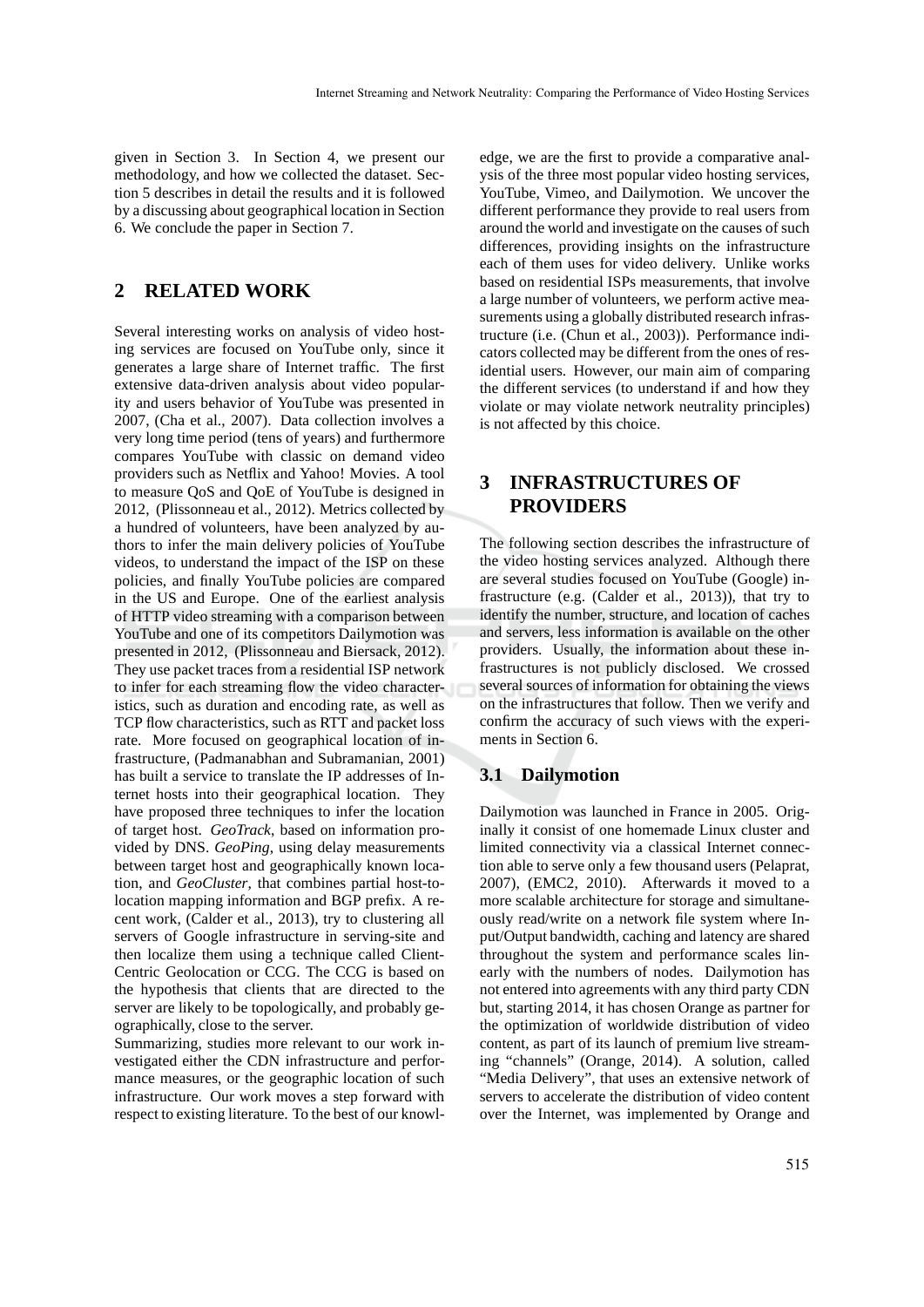Akamai Technologies(Akamai, 2014a). At present Dailymotion provides an "only for premium services platform" while standard users are connected to the origin data center, with a data discrimination based on content.

### **3.2 Vimeo**

Vimeo, founded in 2004, to distribute its content uses the Akamai CDN (Vimeo, 2013). Akamai had a broadly deployed network of edge servers, with 20 to over 100 times more Points of Presence (POPs) than other global CDN providers (Akamai, 2014c). Its edge servers are located deep within thousands of ISPs networks, as close as possible to the users, through the partnerships with the leading Internet service providers. They claim to providing lowest latency, high throughput and low risk of network congestion. Akamai provide a CDN dedicated to the streaming media content deployment, named Adaptive Media Delivery (Akamai, 2014a). It allows the transmission of video streams with Adaptive Bit Rate and back up it in Akamai NetStorage, for later viewing (Akamai, 2014b). Akamai has also developed a modified version of TCP/IP to optimize the transmission speed. This protocol called Fast TCP uses the delay as a measure to control network congestion and improve the throughput. The beneficial use of this protocol are exploited by the CDN in the acceleration of both video distribution and download (Akamai, 2012).  $\blacksquare$ 

### **3.3 YouTube**

YouTube born in 2005, was bought by Google in 2006. It is the most popular service on which users can share and watch video content. The infrastructure can be organized in the following components:

- *Data Center*: a set of high-efficiency Backend servers used for computation and storage.
- *Edge Points of Presence (POPs)*: cache servers distributed worldwide,(Google, 2015). PoPs represent the terminal nodes of Google network and are connected via peering with ISPs to deliver Google services traffic to users. The caches are identified by Google in four *logical namespace* and PoPs are classified based on a three level hierarchy. *Primary cache cluster*: a\_c.v[1-24].lscache[1-8].c.youtube.com, where "a\_c" matches the IATA airport code (IATA, 2010). *Secondary cache cluster*: tc.v[1- 24].cache[1-8].c.youtube.com. *Tertiary cache cluster* few number of cluster named as *cache* or *altcache*.
- *Backbone*: a global fiber network to interconnect data centers and deliver traffic to Edge PoPs.
- *Google's edge caching* the whole cache infrastructure including nodes inside the ISPs. These nodes (PoP) are calling *Google Global Cache (GGC)* (Calder et al., 2013) and allow ISPs to deliver Google contents to the users, increasing performance and reducing transportation costs being more close to each other.

# **4 METHODOLOGY AND TOOLS**

Scope of our work is to evaluate the performance of video hosting services to understand whether such performance differences could impact on network neutrality and users privacy. We evaluate the performance of video hosting service provider for different kinds of content and different geographical location to discover if: the providers have their own infrastructure in the country; there are *cache-servers* deployed inside ISP infrastructures; special routing policies exist and how/when they are applied. The web service under test are YouTube, Vimeo, and Dailymotion. We analyze the traffic related to video downloads because streaming video accounts the majority (about 60%) of Internet traffic (Cisco, 2015). We have defined four categories of videos depending on popularity: less than 500 views, between 10k and 120k views, between 120k and 1M views, and over a million views. We have chosen one video with a 720p resolution for each category. Every experimental campaign is performed over a period of one day (24 hours) and downloads are carried out at intervals of two hours. The data acquisition phase of our analysis lasted 15 of weeks in a period of time that covers several months. Data reported in the following section refers to one of these campaigns. Results of the other campaigns showed similar results. As set of geographically well know clients we used a distributed network of 200 PlanetLab nodes, deployed on a total of 36 countries. PlanetLab uses high speed networks inside Research Centers and Universities therefore the analysis cannot strictly describe behavior of residential users. However, our aim is to compare the performance of different providers and we use PlanetLab as a reference. More in depth, for each PlanetLab node we perform the following batch operations to acquire the data:

- Running *netstat* in background. This command is used to detect the IPv4 address of server that physically contain the video to which the client has been addressed by DNS.
- Using *youtube-dl* to download the video. This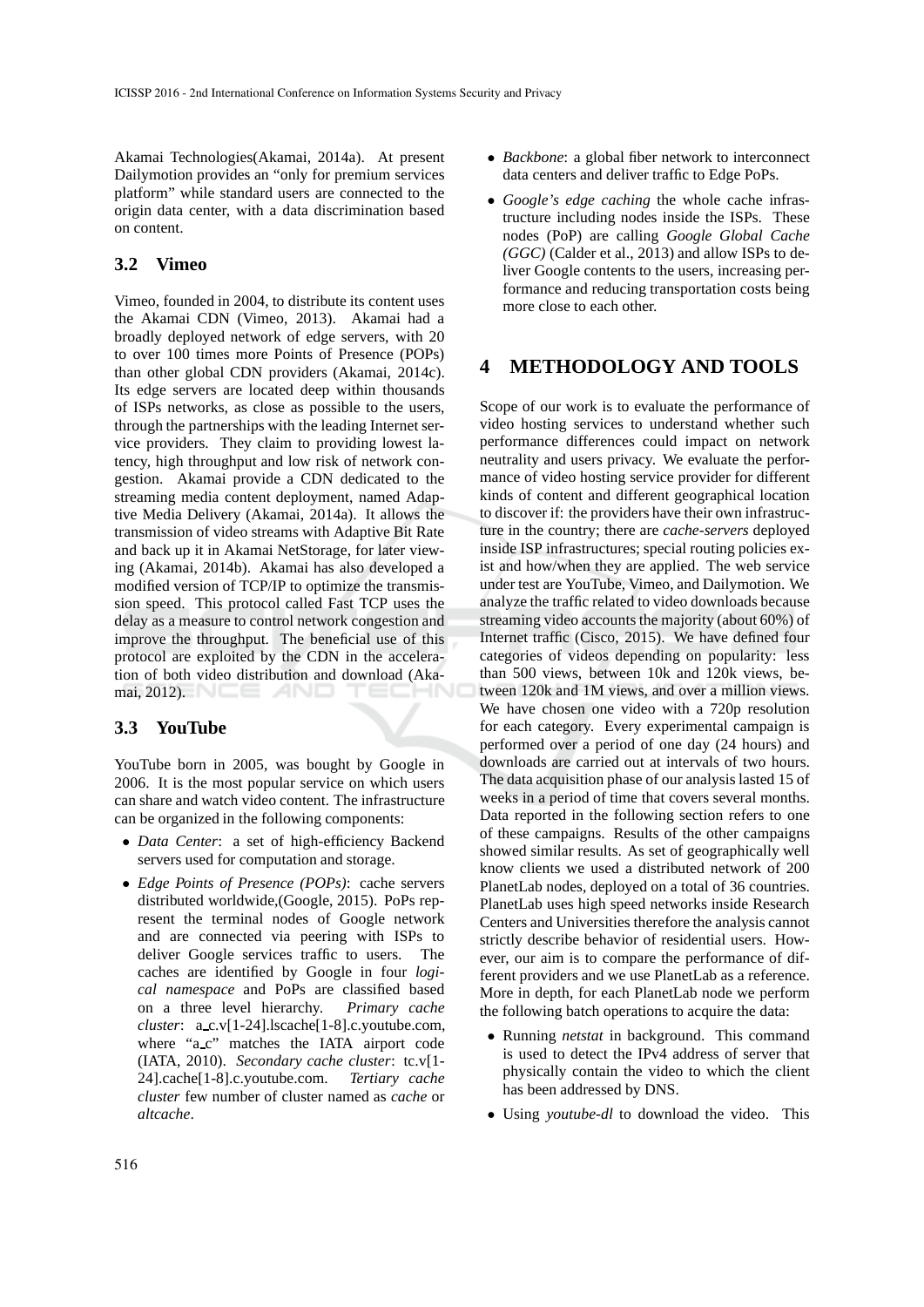command is used to estimates the throughput.

- Given the IPv4 address of server that physically contains the video, running a *ping* to evaluate RTT and TTL.
- Using *traceroute* tool to discover the path from client to server and mapping the name of routers in the path.

We assume that the measures of RTT and TTL, as well as the path shown by *traceroute*, could be in a good approximation representative of the network status during the video downloads. Video providers can adopt various approaches to cope the fragmentation of terminals and network connection issues. Adaptive bitrate streaming (ABS) is one of the widespread technique that adapt the bitrate in response to changing bandwidth conditions. Among the providers under test, only Vimeo does not uses a web player that supports *ABS* for video delivery. So, even if *youtube-dl* support DASH (Lederer et al., 2012) and HLS (Pantos and May, 2015), two spread ABS standard implementation, we have performed video download without taking advantage of these new techniques in order to compare the providers at conditions that are as similar as possible to each other.

# **5 EVALUATION**

In the following section we analyze three video hosting services, Dailymotion, Vimeo, and YouTube, evaluating performance indicators (i.e. throughput, RTT, and distance in hops) related to users downloading videos of different popularity from several locations all around the world.



Figure 1: Throughput - Comparison among Dailymotion, Vimeo and YouTube.



Figure 2: Throughput - Dailymotion Zoom.

Table 1: Throughput (KiB/s) - Statistical Indicators.

| Provider-Class | Min   | I Ouart. | Median | Average | III Ouart. | Max   |
|----------------|-------|----------|--------|---------|------------|-------|
| $dm-1M$        | 21.36 | 353.8    | 415.1  | 487.1   | 502.4      | 11570 |
| $dm-120K$      | 21.18 | 351.9    | 401.9  | 467.4   | 475.0      | 12690 |
| $dm-10K$       | 24.10 | 344.1    | 378.5  | 421.8   | 419.9      | 8354  |
| $dm-500$       | 6.752 | 354.6    | 402.7  | 474.2   | 471.6      | 9368  |
| $vi-1M$        | 24.44 | 1788     | 5367   | 6944    | 9802       | 35010 |
| $vi-120K$      | 18.63 | 1770     | 4992   | 6619    | 9000       | 34790 |
| $vi-10K$       | 17.45 | 1976     | 6110   | 7806    | 10310      | 39000 |
| $vi - 500$     | 29.05 | 2144     | 6226   | 7894    | 10300      | 38830 |
| $vt-1M$        | 11.79 | 1228     | 4408   | 5698    | 8235       | 23300 |
| $vt-120K$      | 33.83 | 1153     | 4156   | 5930    | 8465       | 34690 |
| $vt-10K$       | 32.3  | 1124     | 4014   | 5801    | 8617       | 34900 |
| $vt-500$       | 14.06 | 1565     | 5025   | 6793    | 9034       | 31760 |

#### **5.0.1 Throughput**

Figure 1 depicts the values of throughput recorded by clients for each provider and each video category. Dailymotion (dm-\*) has the lowest values while Vimeo (vi-\*) and YouTube (yt-\*) have similar throughput. The statistical indicators of throughput (i.e. minimum, first quartile, median, average, third quartile, and maximum) refer to all providers are are shown in detail in Table 1. Dailymotion has a median value around 400 KiB/s while most of clients do not exceed 500 KiB/s. Spikes affect the throughput average and these values are related to "anomaly" that we will show more in depth in the following. Vimeo and YouTube have similar trends although Vimeo has higher throughput for each video category as shown in table 1. Also in these cases, the averages are affected by spikes which significantly differ from the median. Regarding Vimeo, throughput of 320 Mbps and RTT of 0.140 ms are shown. These spikes are related to PlanetLab nodes who are only one "hop" away from Vimeo servers. A brief discussion about these values will be provided in the following.

#### **5.0.2 Round Trip Time**

The performance of providers concerning the delay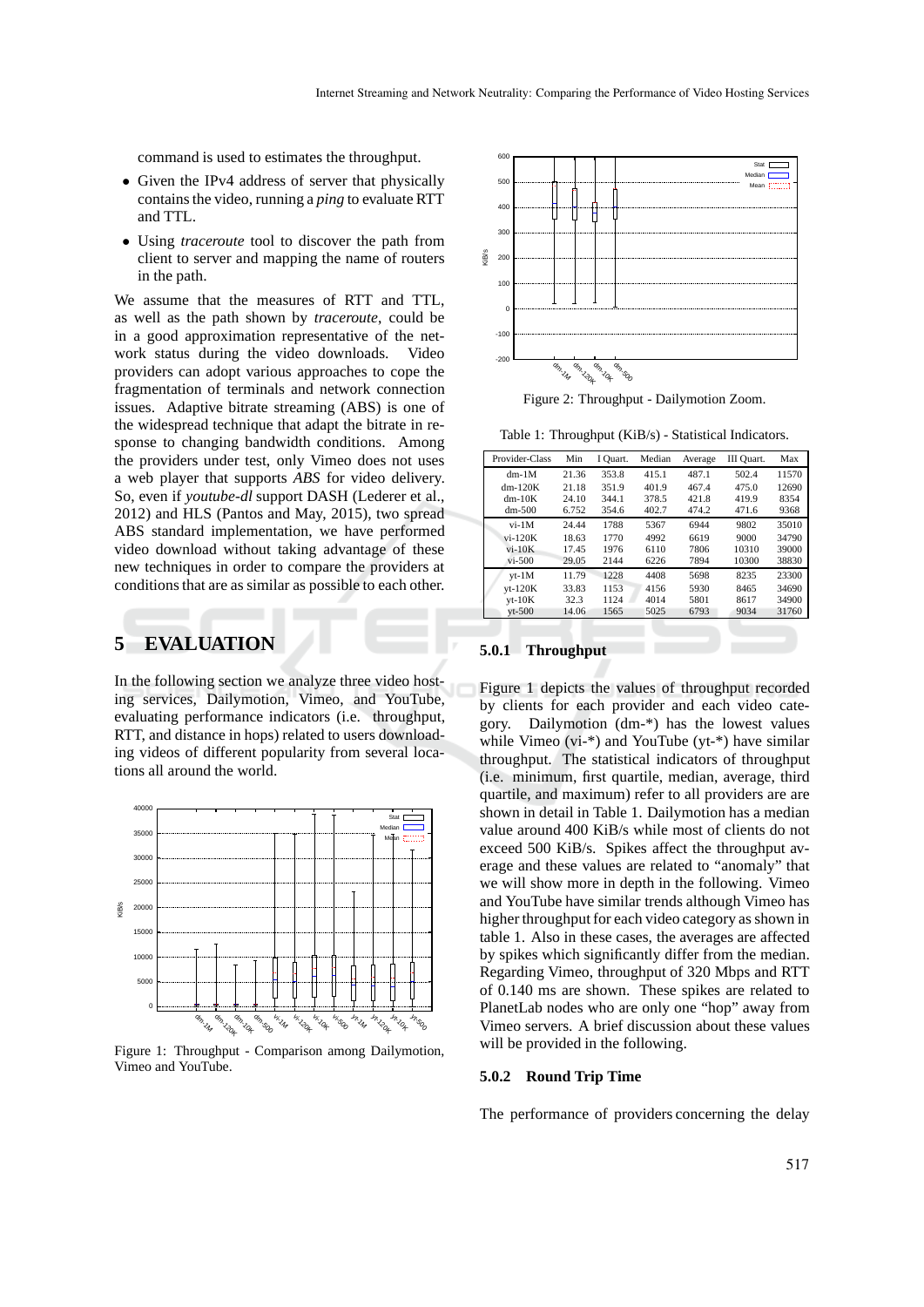

(i.e. RTT) are shown in Figure 3. RTT values regarding Dailymotion varying from 40 ms to 150 ms with a median value of 100 ms. These values are always higher in comparison to its competitors. This could be related to the centralized nature of Dailymotion infrastructure, Section 3.1. Regarding Vimeo, there is a small range of variation, from 2 ms to 18 ms, and the minimum values are very low independently of video categories. An extremely low RTT value, about 0.14 ms, has been recorded by PlanetLab node *planetlab1.arizona-gigapop.net*, located in the United States. A distributed infrastructure, like Akamai CDN Section 3, allows to obtain better performance both in terms of Throughput and RTT, regardless the country from which the client requests the content. YouTube have an analogue behavior, whose servers show RTT values similar to those of Vimeo although on a wider range (from 2 ms to 30 ms).

| Table 2: RTT(ms) - Statistical Indicators. |  |  |
|--------------------------------------------|--|--|
|--------------------------------------------|--|--|

| Provider-Class | Min   | I Quart. | Median | Average | III Ouart. | Max    |
|----------------|-------|----------|--------|---------|------------|--------|
| $dm-1M$        | 3.375 | 44.29    | 103.1  | 117.4   | 152.4      | 1013.0 |
| $dm-120K$      | 3.568 | 44.95    | 103.7  | 116.2   | 149.8      | 1547.0 |
| $dm-10K$       | 3.516 | 43.12    | 102.4  | 114.6   | 150.8      | 697.5  |
| $dm-500$       | 3.42  | 45.35    | 102.1  | 116.0   | 150.9      | 473.4  |
| $vi-1M$        | 0.135 | 2.378    | 6.738  | 16.91   | 16.72      | 421.1  |
| $vi-120K$      | 0.141 | 2.500    | 7.183  | 17.45   | 18.33      | 405.1  |
| $vi-10K$       | 0.139 | 1.887    | 5.698  | 14.28   | 15.21      | 473.7  |
| $vi-500$       | 0.142 | 1.914    | 5.839  | 14.54   | 15.00      | 358.9  |
| $vt-1M$        | 0.223 | 2.550    | 7.312  | 31.17   | 23.53      | 510.8  |
| $vt-120K$      | 0.208 | 2.869    | 7.623  | 32.08   | 27.90      | 492.3  |
| $vt-10K$       | 0.241 | 3.214    | 7.751  | 32.09   | 29.59      | 420.9  |
| $vt-500$       | 0.205 | 2.405    | 6.935  | 28.92   | 19.58      | 488.5  |

#### **5.1 Temporal Behaviour**

In the following sections, we will point out how performance evolve in time. This kind of analysis is aimed at identifying differences of performance or treatment for the different hours of day.

Figure 4 shows a whole day comparison between the throughput of providers, related to the video categories. Regarding Dailymotion, Figure 4(a), there are no particular treatments related to the different video categories. Moreover the average of throughput evolves in a nearly constant way. Standard deviation value highlights spikes at 8h and 12h. They refer to servers deployed in Korea and Singapore. They let us suppose the presence of servers in these countries, contrary to the assumptions made in the in Section 3. A further investigation to understand the performance of PlanetLab nodes in these countries is left as future work. The overlapping of the temporal evolution of the mean values and the standard deviations of throughput is shown in Figure 4(b) for Vimeo and in Figure 4(c) for YouTube. The median values are constantly above 5000 KB/s, an order of magnitude higher than Dailymotion. Moreover, all providers have better performance for videos with lower number of views.

#### **5.2 Performance by Country**

This section will be shown the values of the performance parameters according to the country of the client. Data acquisition is performed over a period of one day (24 hours) with tests carried out at intervals of two hours.

Figure 5(a) shows the average throughput of each video category in each country for Dailymotion. The Figure depicts facts that support our hypothesis about the centralized location of the all Dailymotion servers: the performance is better in France than in other countries; all European countries have higher performance than non-European ones. We excluded the values of Singapore and Korea (for Singapore the maximum throughput is about 12000 KiB/s) otherwise they would have made the graph unreadable. For Vimeo, as we can see in Figure 5(b), the throughput is variable in each country. Unlike Dailymotion, these differences are not related to the distance between client and server, but to the quality of the network in each country. Regarding the analysis of different video category, there is an overlap of the values of the average throughput in almost every country, with higher values for the video below the 500 views, denoting the presence of different treatments according to the video category. Finally, Figure 5(c) shown mean values and standard deviations of the throughput of YouTube servers. Whereas the Google distribution network is based on the concept of *peering*, see Section 3, performance is strongly influenced by the network infrastructure of the certain country. The management through *peering* has led the CDN to define supply agreements with third-party companies, in order to obtain the widest possible capillarity. The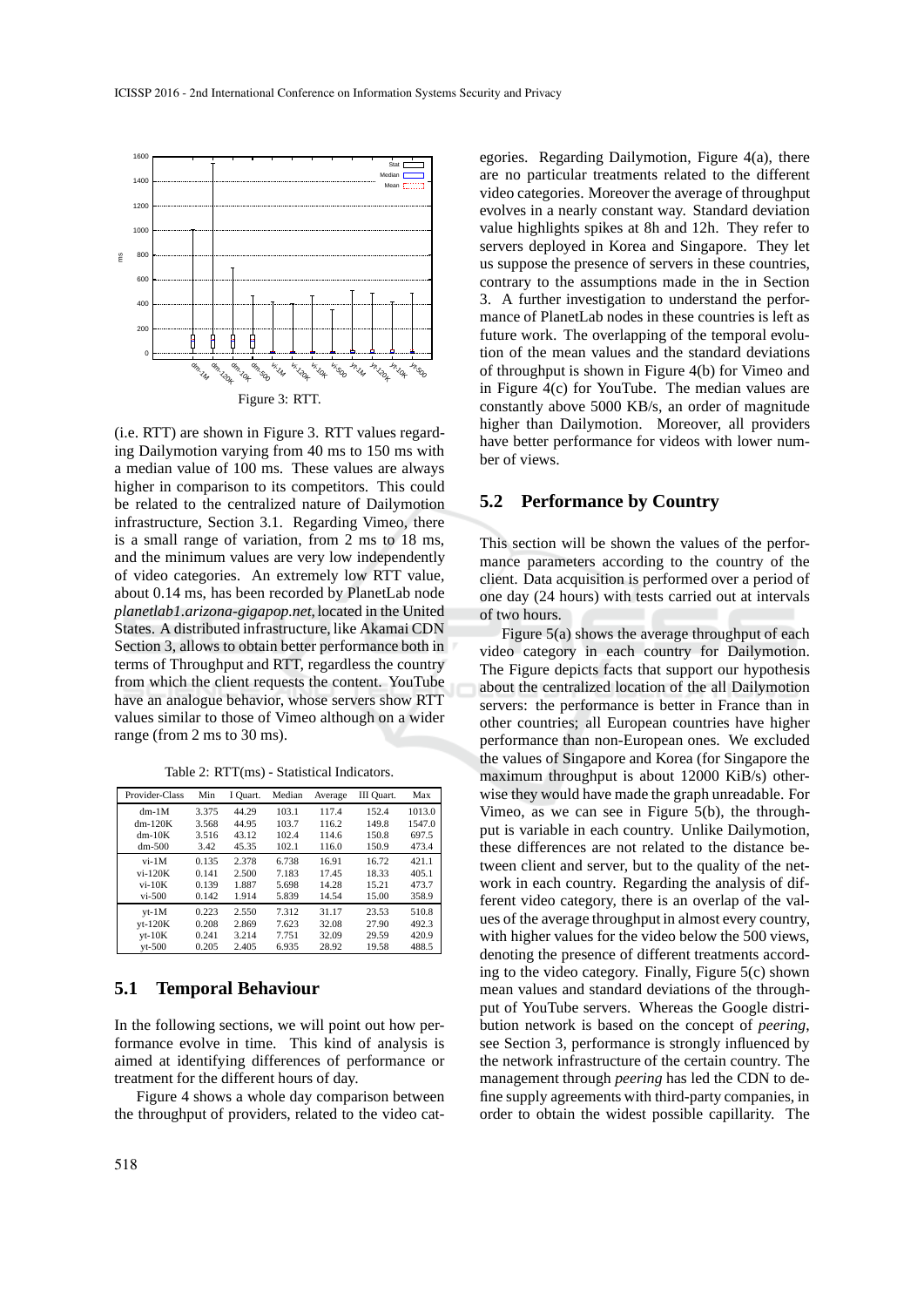

comparison of mean values denotes variability related to the country where surveys are carried out. As with other providers, video with fewer views have performance slightly better than others categories.

#### **5.2.1 Round Trip Time**

The average values and standard deviations of RTT, regarding Dailymotion, are shown in Figure 6(a).The overlap of the average values of RTT means that no treatments to different category of video is applied. The European countries have lower RTT than others countries; in particular the average value is in most cases below 50 ms while extra-European countries have values always higher than 100 ms. Specifically, Korea and Singapore RTTs are respectively 300 ms and 350 ms. Using traceroute, we made an analysis of the paths taken by packets traveling from the client in Korea towards the provider's server. First, packets pass by internal hops inside the network of the Kookmin University (where are deployed the Planet-Lab node), then they travel towards Lever 3 US and Level 3 Paris and finally to the Dailymotion server. The same analysis was repeated for the client in Singapore and results would confirm for Dailymotion the

hypothesis of a centralized infrastructure, Section 3. Concerning the RTT value of Vimeo, shown in Figure 6(b), in almost all countries the values are similar for each video category of video. We can therefore assume that every client is routed to the same servers that contains all videos. The RTT for the majority of countries is smaller than 20 ms, which indicates that the infrastructure of Akamai is effectively distributed. Observing the average values of RTT shown in Figure 6(c), we can assert that YouTube, thanks to the CDN created by Google, is globally distributed, bringing the contents as close as possible to the client. However it can be noticed a high value of RTT for Asian countries. Concerning China, the result can probably be related to the censorship operations implemented by the Government.

### **6 DISCUSSION**

#### **6.1 Geolocation IPv4 Servers**

We apply the techniques described in Section 2 to geographically locate the servers of video hosting ser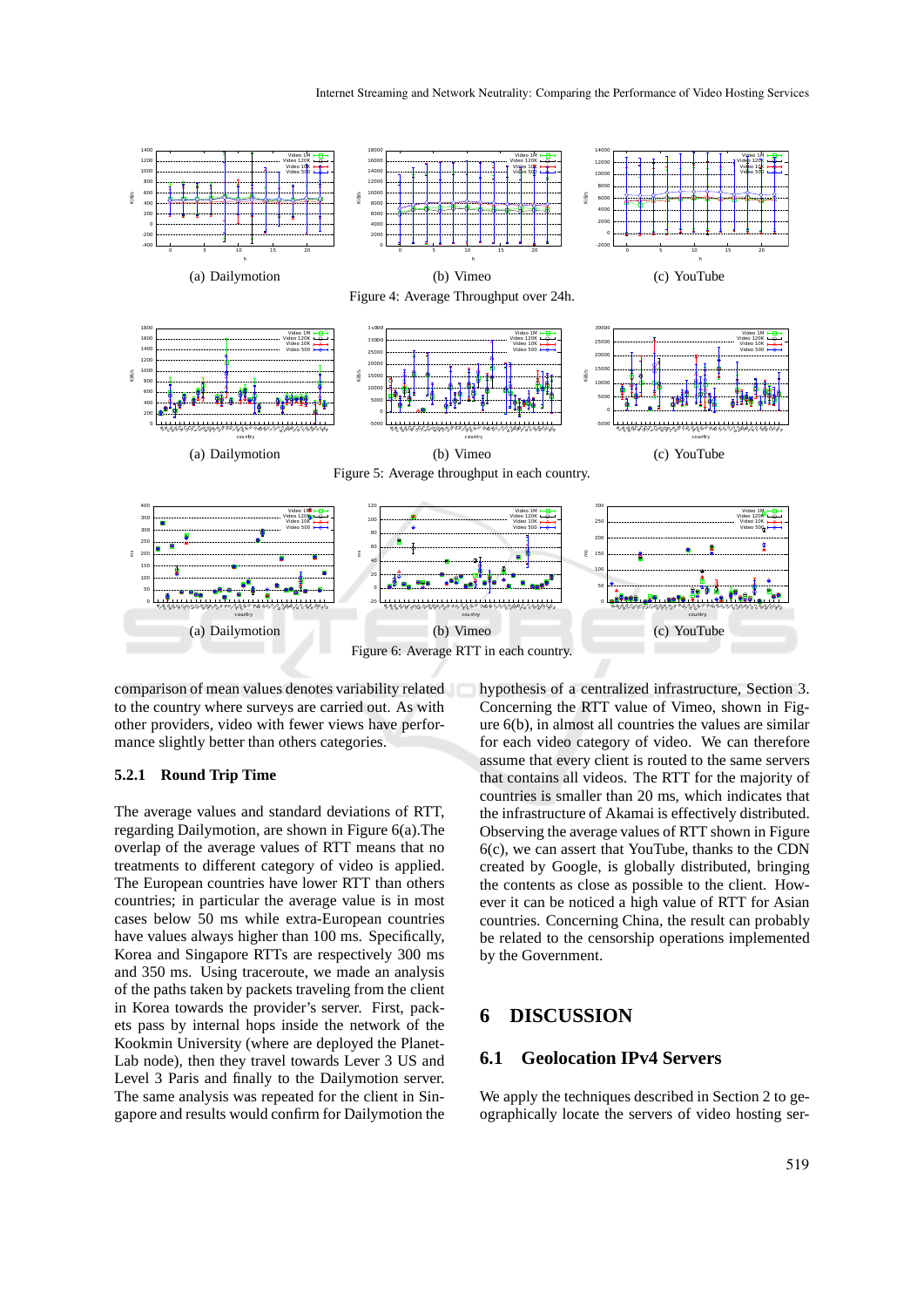vices. We have compared the results obtained using two different techniques: *Geoping*, based on the values of RTT measured in every country at each video download, and *Geotrack*, which uses *traceroute*, that provides the names and IPv4 addresses of the routers through which the data flow travels from client to server. Notice that *traceroute* does not always provide all the hops for the entire path. The whole operation is affected by issues well known in literature, for example: load balancing (Augustin et al., 2011), anonymous routers (Gunes and Sarac, 2008), hidden routers (Marchetta and Pescape, 2013), misleading intermediate delay (Marchetta et al., 2014), and thirdparty addresses (Marchetta et al., 2013). For space constraints we cannot provide all the results obtained. However, it is possible to summarize the following results for each providers:

- Dailymotion deploys its entire infrastructure in France (i.e Paris), no other caches are distributed elsewhere in the world. However, there are abnormal activities by some nodes as we already describe in the previous section.
- Vimeo has distributed cache-servers, uses the Akamai infrastructure, and every time a video is requested, the user is redirected to the "closer" server. This is highlighted by the lower values of the RTT and by the names of the servers containing the video (owned by Akamai). The clients are always re-directed to the same server, without considering the day time or the network overload, and only in case the content is not present in the cache-server, the client is re-directed to the backend server.
- YouTube presents its own cache-servers in almost all the countries in which there are PlanetLab nodes used for testing. The infrastructure fell within the *Internet Exchange Point*, in which they connect to networks via *peering* to local ISPs. Unlike Akamai, there is delivery strategy that assesses both the "distance" between client and server, and the "overload" of the network.

### **6.2 IPv4 Identification and Name-server of the Providers**

We used the reverse DNS in order to determine the *name-servers* associated to the IPv4 of all the servers contacted. From the list of name-servers consequently obtained, we can say that:

• For Dailymotion, there are only 8 servers from which clients, from all over the world, download videos.

- For Vimeo, the servers from which the downloads are predominantly made, are part of the network of Akamai<sup>1</sup>.
- For YouTube, the servers are globally distributed, but not always they belong to Google.

Sometimes *name-server* clearly identified server as part of telecommunication or hosting companies, such as Tiscali, Asianet Web, or Oneandone. Referring to the discussions on the Network Neutrality and to the study of IPv4 and name-servers, there are evidences of preferential treatments related to the video categories. The different performance observed are due to different infrastructures used by providers. An interesting case is the Russia where nor CDN or third party servers are present and all videos coming from Sweden.

# **7 CONCLUSION**

The aim of our study was to compare the performance indicators of video hosting services, to understand whether the performance differences could impact network neutrality and users privacy. It is worth noting that we do not want to determine whether neutrality is good or not, but we want to evaluate the effect of the performance differences from the user point of view, which is of interest for people concerned with legal and regulatory issues of web applications and services. We proposed a methodology that, regardless the type of provider, allows to acquire and analyze performance data and qualitative considerations about the infrastructure of the providers. To validate the methodology, a comparison of the three video hosting services (Dailymotion, Vimeo and YouTube) was performed on basis of: performance indicators (i.e. throughput, RTT and TTL), geography location of the infrastructures, and routing policies used by the video hosting services. Results show that Dailymotion seems to have a centralized infrastructure. Moreover, its performance decays with the client's distance from infrastructure location. Vimeo and YouTube use CDNs to deliver their contents, where the first showed the best performance indicators compared to its competitors. Both infrastructures are connected to the PlanetLab nodes, used as client, often by only two intermediate hops. We clearly showed that providers that using distributed infrastructure are actually able to reach better performance. Regarding network neutrality, no evidences of special treatment based on video category have been collected. The highlighted performance differences can be regarded as lack of

<sup>&</sup>lt;sup>1</sup>Server not part of Akamai were also noticed.